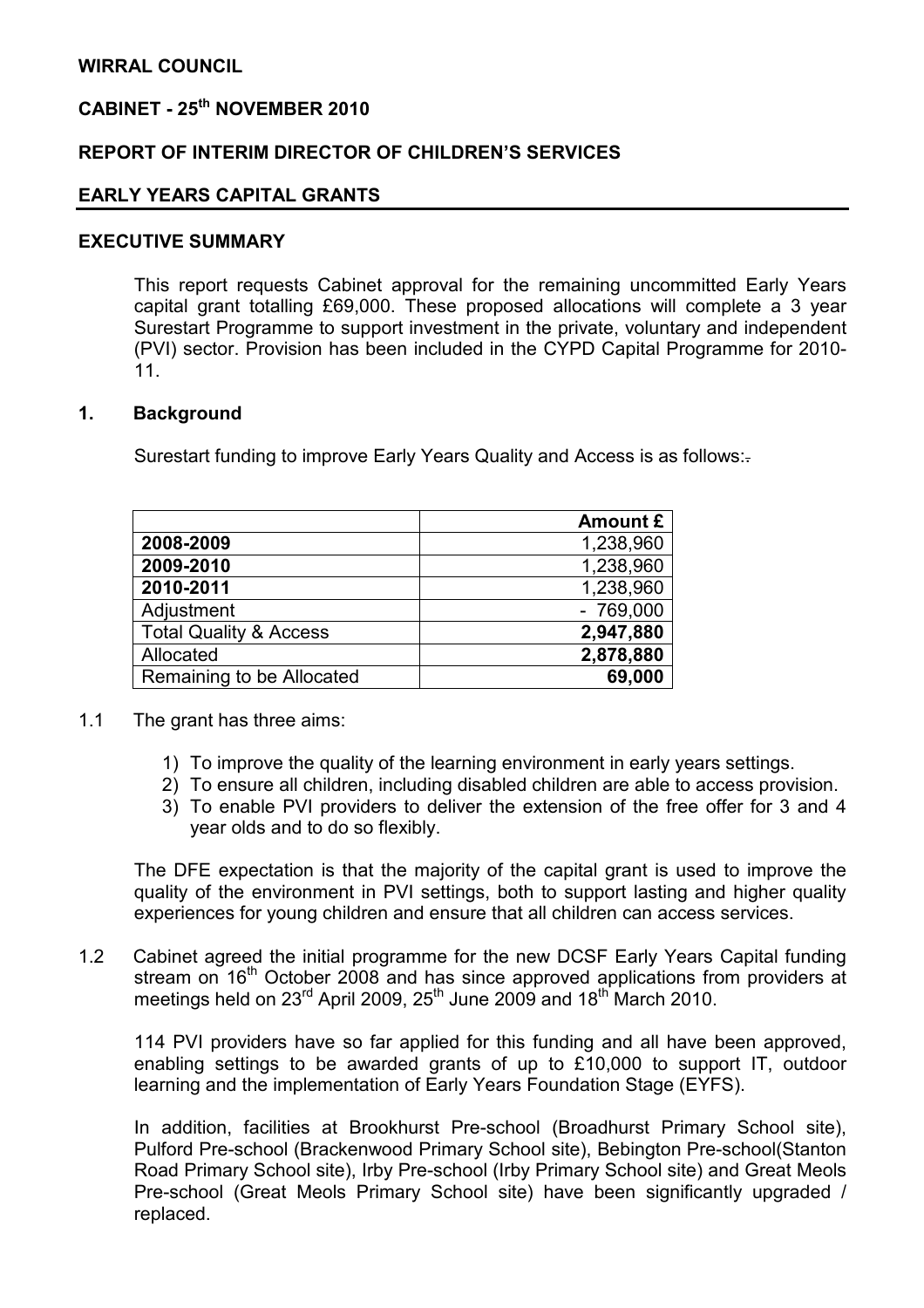## Final Phase

This paper gives details of applications from the remaining 9 PVI settings who had not previously made any application for grant funding, to a total of £66,875.

Two settings are applying following completion of their new provision. They are Bebington Pre-school Playgroup (on the site of Stanton Road Primary School) and Irby Pre-school playgroup (on the site of Irby Primary School).

They have each been invited to submit proposals for expenditure up to £10,000.

It is proposed that the other 7 settings share the remaining capital allocation and have submitted applications of up to £7,000.

Details are contained within Appendix 1.

1.3 The applications have been received as follows:

|                             | No of applications | <b>Total amount</b> |
|-----------------------------|--------------------|---------------------|
| <b>Outdoor Learning</b>     |                    | £39,237             |
| Information technology      |                    | £15,140             |
| <b>Resources/ Furniture</b> |                    | £12,498             |

The criteria for approval focuses on the following priorities:-

- Plans to develop outdoor learning environments that will enhance learning and development for young children.
- Development of Information Technology to improve access to digital technology for children and staff.
- Purchase of furniture and other resources to enhance the learning environment in line with the principles of Effective Teaching and Learning.
- Previous grant awards.

Settings are required to demonstrate:-

- Ofsted report satisfactory or better
- Clear justification for spend in line with improving outcomes for children in the Early Years Foundation Stage as defined above
- Support and endorsement from the setting Foundation Consultant
- Secure financial position to ensure longer term sustainability

The applications proposed for approval are set out in the attached Appendix 1.

### 2. Financial Implications

2.1 The bids for small grants totalling £66,875 can be met from within the approved Children and Young People's Capital Programme. Funding is from a ring fenced Capital Grant.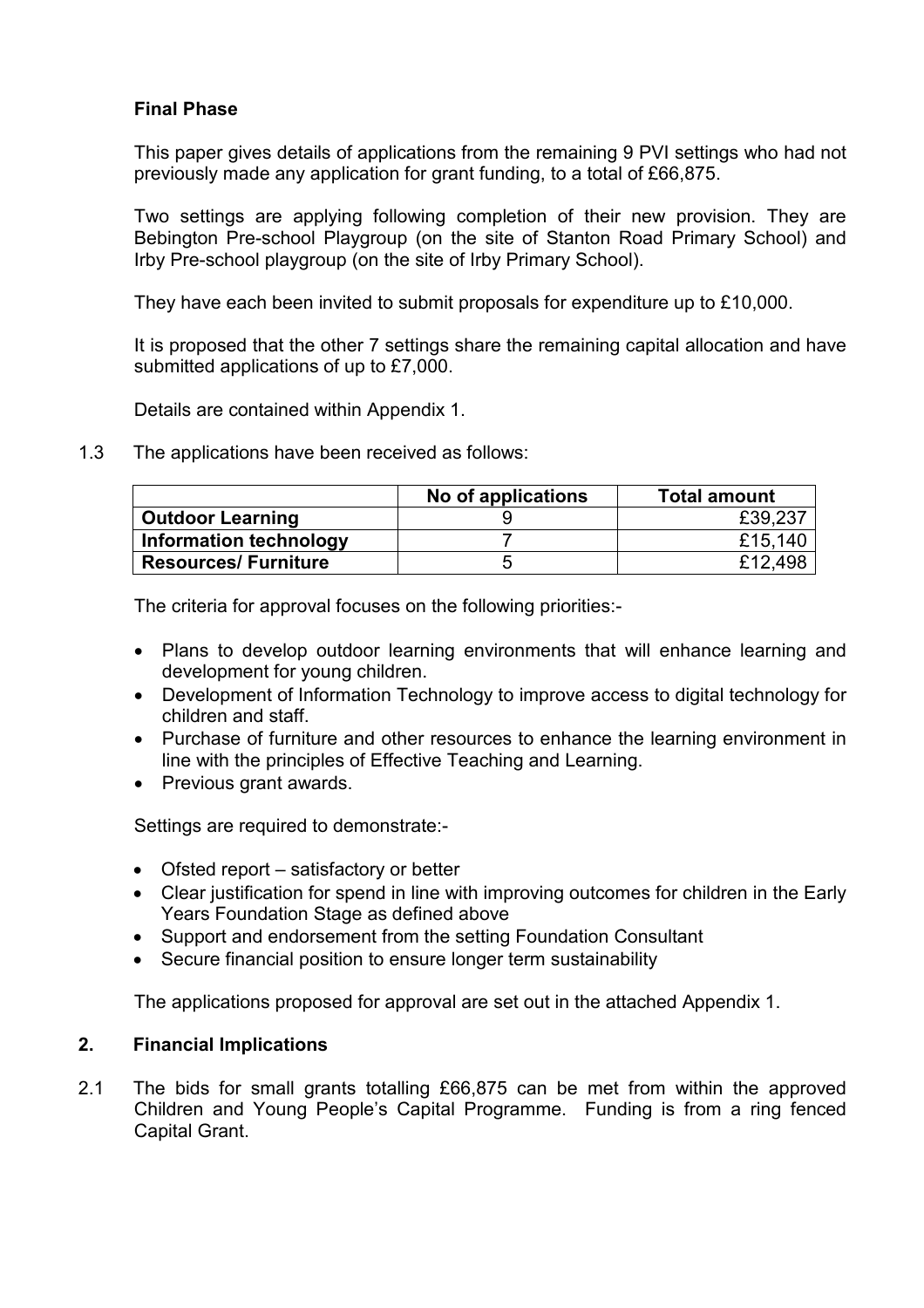## 3. Risk Assessment

3.1 The whole of the grant is to be spent by  $31<sup>st</sup>$  March 2011, therefore, this report proposes that, as far as possible, the items of equipment and other resources be purchased centrally and then distributed to the groups, to ensure spending deadlines are met.

## 4. Staffing Implications

4.1 There are none arising directly from this report.

## 5. Equal Opportunities Implications/Health Impact Assessment

5.1 This initiative forms part of the strategy to ensure "sufficient provision, distributed appropriately across the authority to ensure, as far as is reasonably practicable access by all to Early Years Services". (DFE guidance).

## 6. Community Safety Implications

6.1 There are none arising directly from this report.

## 7. Local Agenda 21 Implications

7.1 There are none arising directly from this report.

#### 8. Planning Implications

8.1 PVI providers are responsible for seeking planning permission where this is indicated by the nature of their proposals, for example, the intention to erect a canopy to facilitate all year round access to outdoor learning opportunities.

#### 9. Anti-poverty Implications

9.1 The capital proposals in this report are intended to secure and support early years education and support for all children and families, which in turn contribute to the Anti-Poverty Strategy. All PVI settings are required to have an inclusion policy setting out "how they will meet the needs of all children" (DFE guidance).

#### 10. Social Inclusion Implications

10.1 All PVI settings are required to have an inclusion policy setting out "how they will meet the needs of all children" (DFE guidance).

# 11. Local Member Support Implications

11.1 Capital Funding has been bid for by PVI groups across the borough.

### 12. Background Papers

12.1 There are none arising from this report.